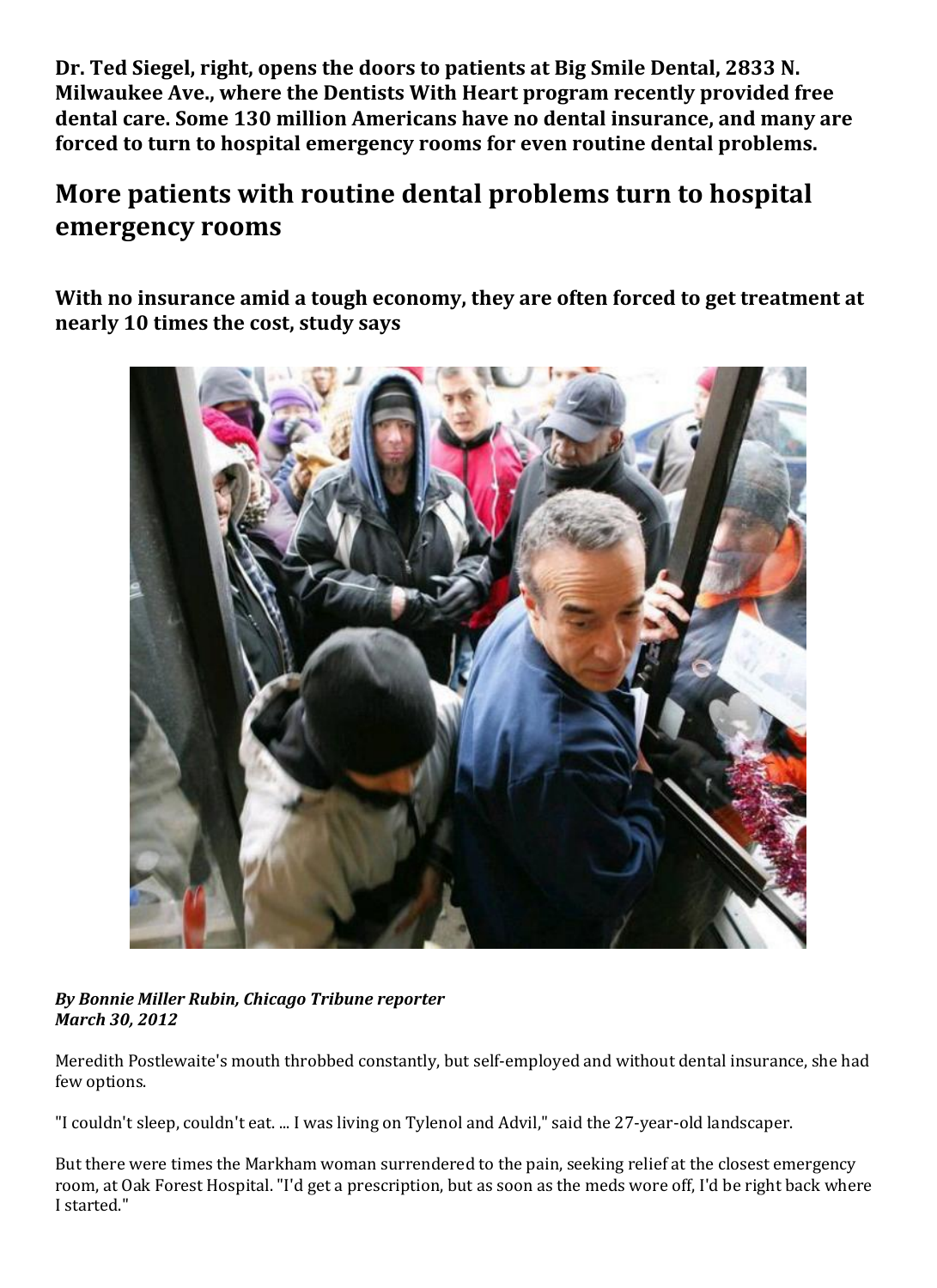Since the economic downturn, patients such as Postlewaite have had little reason to smile. Some 130 million Americans have no dental insurance, and along with strained finances, there's not much left over for oral care, say advocates.

Moreover, with fewer dentists willing to treat Medicaid patients, including only 10 percent of dentists in Illinois, people are increasingly turning to hospital emergency rooms for routine dental problems at nearly 10 times the cost, according to a recent report released by the Pew Center on the States.

"It's really penny-wise and pound-foolish," said Shelly Gehshan, director for Pew Children's Dental Campaign, which analyzed federal and hospital data. "States think they're saving money by cutting Medicaid, but they just end up spending more on the expensive side and don't even fix the problem."

Nationwide, the number of dental-related visits to the ER jumped by 16 percent during a three-year period between 2006 and 2009. In Illinois, about 65,500 residents in 2009 went to the ER for dental conditions, of which almost half were deemed preventable, according to the campaign, a division of the nonprofit Pew Charitable Trusts.

The trend is not just playing out in low-income neighborhoods, but in solidly middle-class suburbs.

"We're seeing a fair amount of people who come in with some pretty significant pain," said Keith Hill, director of nursing in the emergency room at St. Alexius Medical Center in Hoffman Estates. "But what the doctor can do is truly limited." That's because ERs typically do not have a dentist on staff. So, physicians give patients painkillers or antibiotics and tell them to call their dentist and send them home, according to Pew.

But, as both the Pew report and clinicians point out, if patients had dentists, they wouldn't be in the ER to begin with. "People just don't have a lot of spare income to spend on their teeth," Hill said.

Under the state's Medicaid program, an extraction in a dentist's office costs the state \$57, or it can cost \$400 in the ER, without addressing the underlying condition, said the Illinois State Dental Society.

The Pew researchers hope the findings spark a national conversation on the lack of access to dental care. One possible remedy: They are working with some states to develop training for other "midlevel dental providers" — such as dental hygienists — to do routine procedures, so the underserved have more alternatives.

Though the American Dental Association agrees that no one should seek help for a toothache in an ER, they said relegating patients to non-dentists is "wrongheaded."

The real issue is not access, but the state's Medicaid fees, which rank among the lowest in the country, said Greg Johnson, director of the Illinois State Dental Society.

With overhead taking a 65 to 70 percent bite out of every dollar and Medicaid reimbursing about 39 percent of the service, seeing low-income patients is just not economically feasible for most private dentists, he said. "This is not about a shortage of dentists," Johnson said, "but a shortage of dentists who can afford to see this population."

Of the 2,500 dentists enrolled in the state Medicaid program, only about 800 submitted claims during a recent four-week period precisely because most practitioners can't meet their expenses, said Bruce Graham, dean of the dental school at the University of Illinois at Chicago.

For newly minted dentists, costs are even more of a factor, with the average student graduating with \$200,000 of debt.

"It's a very expensive educational program," Graham said.

Cheryl Watson-Lowry is one dentist who still takes Medicaid patients at her South Side practice. But she's had to cut back recently or risk not staying open at all.